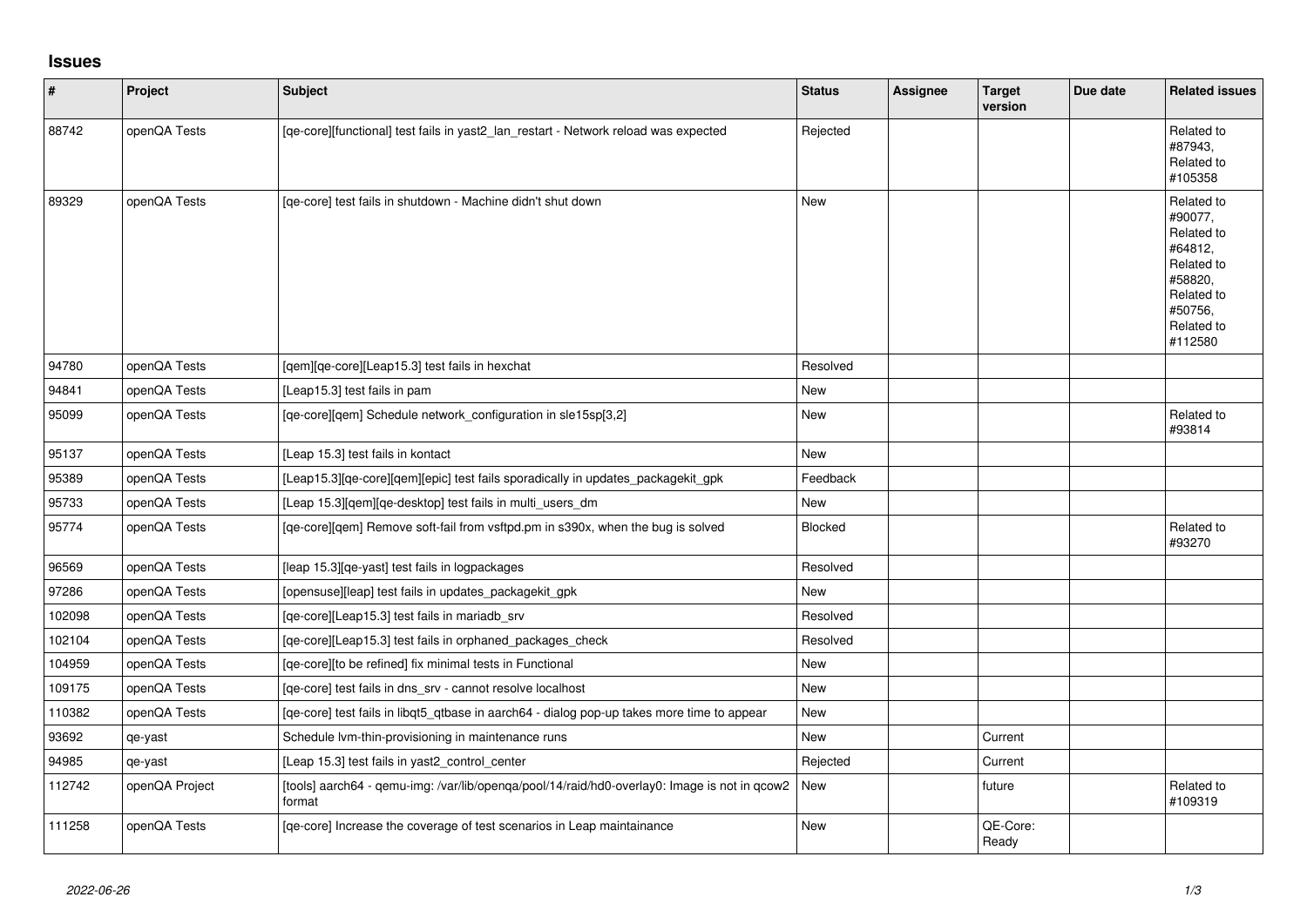| #      | Project               | Subject                                                                                                                          | <b>Status</b> | Assignee  | <b>Target</b><br>version | Due date | <b>Related issues</b>                                                  |
|--------|-----------------------|----------------------------------------------------------------------------------------------------------------------------------|---------------|-----------|--------------------------|----------|------------------------------------------------------------------------|
| 108076 | openQA Tests          | [qe-core][15-sp4] test fails in libqt5_qtbase - Development tools module is not enabled                                          | Resolved      | akumar    | QE-Core:<br>Ready        |          |                                                                        |
| 107233 | openQA Tests          | [leap 15.3][qe-core] test fails in ooffice                                                                                       | Resolved      | apappas   |                          |          |                                                                        |
| 88139  | openQA Tests          | [qe-core][functional] schedule ovs-server and ovs-client in the functional space                                                 | Resolved      | dheidler  |                          |          |                                                                        |
| 68788  | openQA Tests          | [qe-core][qem][maint][firefox]test fails in firefox                                                                              | Resolved      | dzedro    | QE-Core:<br>Ready        |          |                                                                        |
| 95530  | openQA Tests          | [Leap15.3][qem][opensuse][kde] test fails sporadically in dolphin                                                                | Resolved      | favogt    |                          |          |                                                                        |
| 97187  | openQA Tests          | [Leap 15.3][qe-core] test fails in sshd                                                                                          | Resolved      | geor      | QE-Core:<br>Ready        |          |                                                                        |
| 98307  | openQA Infrastructure | Many jobs in o3 fail with timeout_exceeded on openqaworker1 auto_review:"timeout: setup<br>exceeded MAX_SETUP_TIME":retry size:M | Resolved      | mkittler  | Ready                    |          | Related to<br>#96557,<br>Related to<br>#81828,<br>Related to<br>#97658 |
| 110656 | openQA Tests          | [qe-core] test fails in orphaned_packages_check - missing libpeas-loader-python                                                  | Resolved      | mloviska  | QE-Core:<br>Ready        |          | Related to<br>#111144                                                  |
| 112169 | openQA Tests          | [qe-core] test fails in zdup - ls: cannot access /dev/disk/by-label                                                              | Resolved      | mloviska  | QE-Core:<br>Ready        |          | Related to<br>#108692                                                  |
| 112739 | openQA Tests          | [qe-core] test fails in multipath - activation of multipath is expected                                                          | Resolved      | mloviska  | QE-Core:<br>Ready        |          |                                                                        |
| 112997 | openQA Tests          | [qe-core] test fails in groupwise - groupwise core dumps                                                                         | Resolved      | mloviska  | QE-Core:<br>Ready        |          |                                                                        |
| 101930 | qe-yast               | [leap15.3] test fails sporadically in await_install                                                                              | Closed        | oorlov    | Current                  |          |                                                                        |
| 66799  | openQA Tests          | [qam] [docker] Extend docker test coverage in openqa                                                                             | Rejected      | punkioudi |                          |          |                                                                        |
| 68447  | openQA Tests          | [qam][maint][docker][podman][sprint]test fails in podman                                                                         | Resolved      | punkioudi |                          |          |                                                                        |
| 68660  | openQA Tests          | [qam][maint][yast2]test fails in yast2_storage_ng, yast2_keyboard, yast2_instserver                                              | Resolved      | punkioudi |                          |          |                                                                        |
| 68899  | openQA Tests          | [qam][maint][tomcat]test fails in tomcat                                                                                         | Resolved      | punkioudi |                          |          |                                                                        |
| 86072  | openQA Tests          | [qe-core][qem] Test openvswitch-ipsec and openvswitch-pki                                                                        | Resolved      | punkioudi |                          |          |                                                                        |
| 70642  | openQA Tests          | test fails in apache                                                                                                             | Resolved      | punkioudi |                          |          |                                                                        |
| 87739  | openQA Tests          | [qe-core][functional]test fails in zypper_ar                                                                                     | Resolved      | punkioudi |                          |          |                                                                        |
| 87766  | openQA Tests          | [qe-core][functional] test fails in java                                                                                         | Resolved      | punkioudi |                          |          | Related to<br>#73240                                                   |
| 92842  | openQA Tests          | [qem][qe-core] yast2_keyboard is failing                                                                                         | Resolved      | punkioudi |                          |          |                                                                        |
| 101587 | openQA Tests          | [Leap15.3][qe-core] - test fails in grub_test                                                                                    | Resolved      | punkioudi |                          |          |                                                                        |
| 101596 | openQA Tests          | [Leap15.3][qe-core] test fails in ghostscript                                                                                    | Resolved      | punkioudi |                          |          |                                                                        |
| 102080 | openQA Tests          | [Leap15.3] test fails in validate_lvm                                                                                            | Resolved      | punkioudi |                          |          |                                                                        |